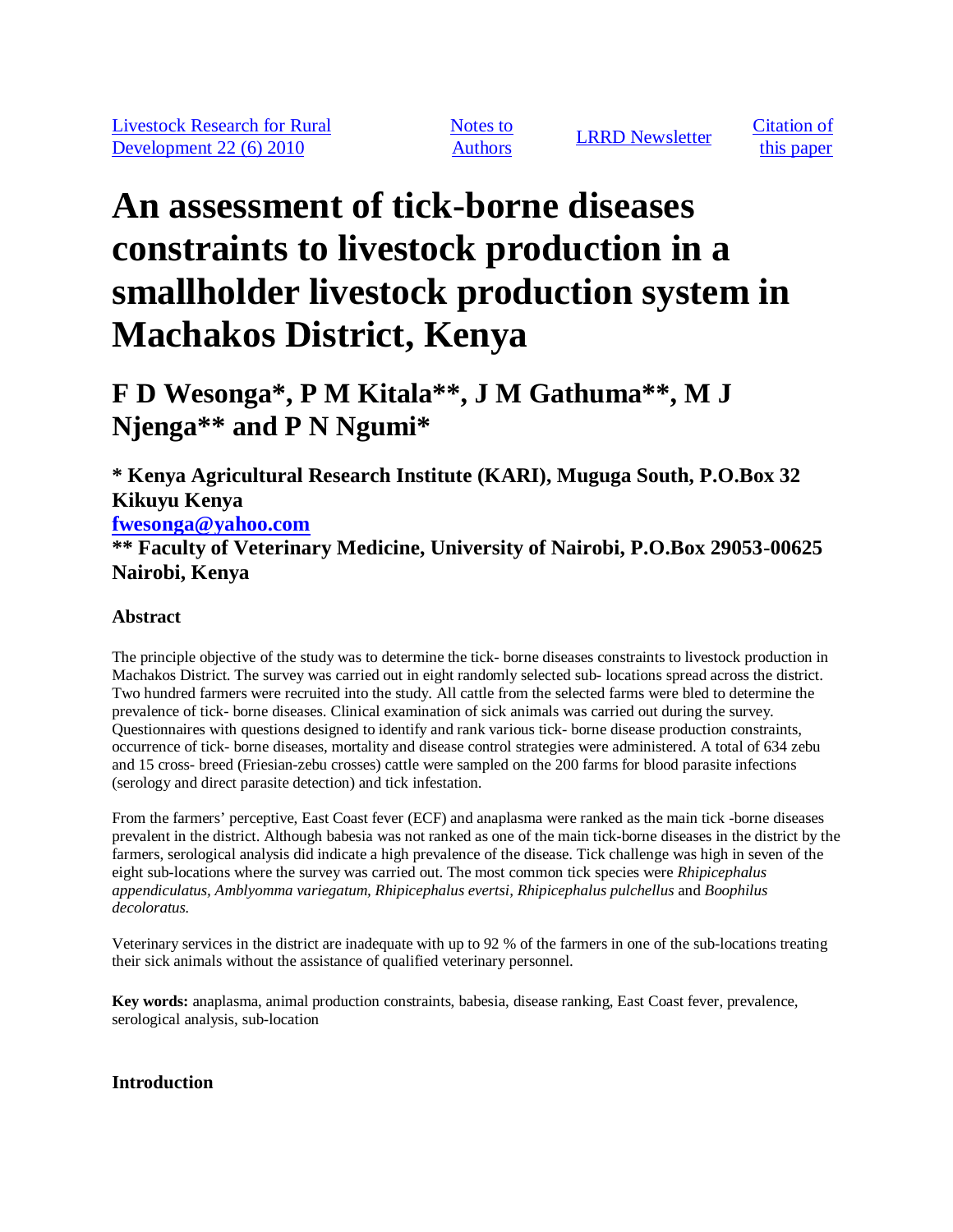The major tick- borne diseases (TBDs) of cattle in Kenya as evaluated by the economic impact they exert on the farming communities where they occur include theileriosis, anaplasmosis, babesiosis and heartwater.

East Coast fever (ECF) is the most important tick-borne disease of cattle in Eastern, Central and Southern Africa (Young et al 1989, Norval at al 1992). It is caused by *Theleria parva* which is transmitted by the brown ear tick *Rhipicephalus appendiculatus*. Other less-important tick-borne diseases in cattle include benign theileriosis caused by *Theileria mutans*, babesiosis caused by *Babesia bigemina*, anaplasma caused by *Anaplasma marginale* and cowdriosis caused by *Erlichia ruminantium.* ECF is prevalent in large areas of East and Central Africa where it causes major economic losses through morbidity and mortality (Perry and Young 1995). The disease is an important constraint to the improvement of the livestock industry in large areas of East, Central and Southern Africa (Norval et al 1992).

Cowdriosis or heartwater is caused by rickettsial *Erlichia ruminantium* and transmitted by ticks of the genus *Amblyomma.* Heartwater is a disease of cattle, sheep, goats and wild ruminants. The disease is endemic in sub-Sahara Africa and is a major obstacle to upgrading local breeds of livestock using more productive susceptible exotic breeds (Uilenberg and Camus 1993).The disease is known to be endemic in various parts of Kenya (Ngumi et al 1997), though there is little information on the epidemiology of the disease in country.

*Anaplasma marginale* and *Anaplasma centrale* are the most important anaplasma parasites of cattle in Kenya (Ristic 1968). Although *Boophilus decoloratus* ticks are incriminated as the main vectors for anaplasmosis, mechanical transmission through repeated use of hypodermic needles as in vaccination campaigns is common (Maloo 1993).

Babesiosis is caused by babesia parasites which are intra-erythrocytic protozoa with world wide distribution. The main species of babesia that infect cattle in Kenya is *Babesia bigemina*. The main tick vector for *Babesia bigemina* is *Boophilus decoloratus.*

Relatively few studies on animal health and production have been carried out in Machakos district which has a significant livestock population of 783,400 of cattle and small ruminants (Mukhebi 1985; Kinuthia 2001). The only documented study on constraints to livestock productivity in the district, was a cross sectional survey undertaken by Mukhebi (1985). However, the study was very limited in scope and the data collected was largely qualitative based on a questionnaire.

The study was undertaken as a component of a broader study that was carried from mid 2007 to early 2009 to identify constraints to livestock production in the district and ultimately recommend appropriate interventions for the constraints (Wesonga in press).

The farmers in the district traditionally practice mixed farming, rearing predominantly local breeds of cattle and small ruminants. However, due to the proximity of the district to major urban centers such as Nairobi and Machakos, there is potential of replacing the indigenous breeds with improved breeds of livestock as means of improving livestock production. Already a number of farmers particularly in Kangundo division of the district are keeping improved breeds of dairy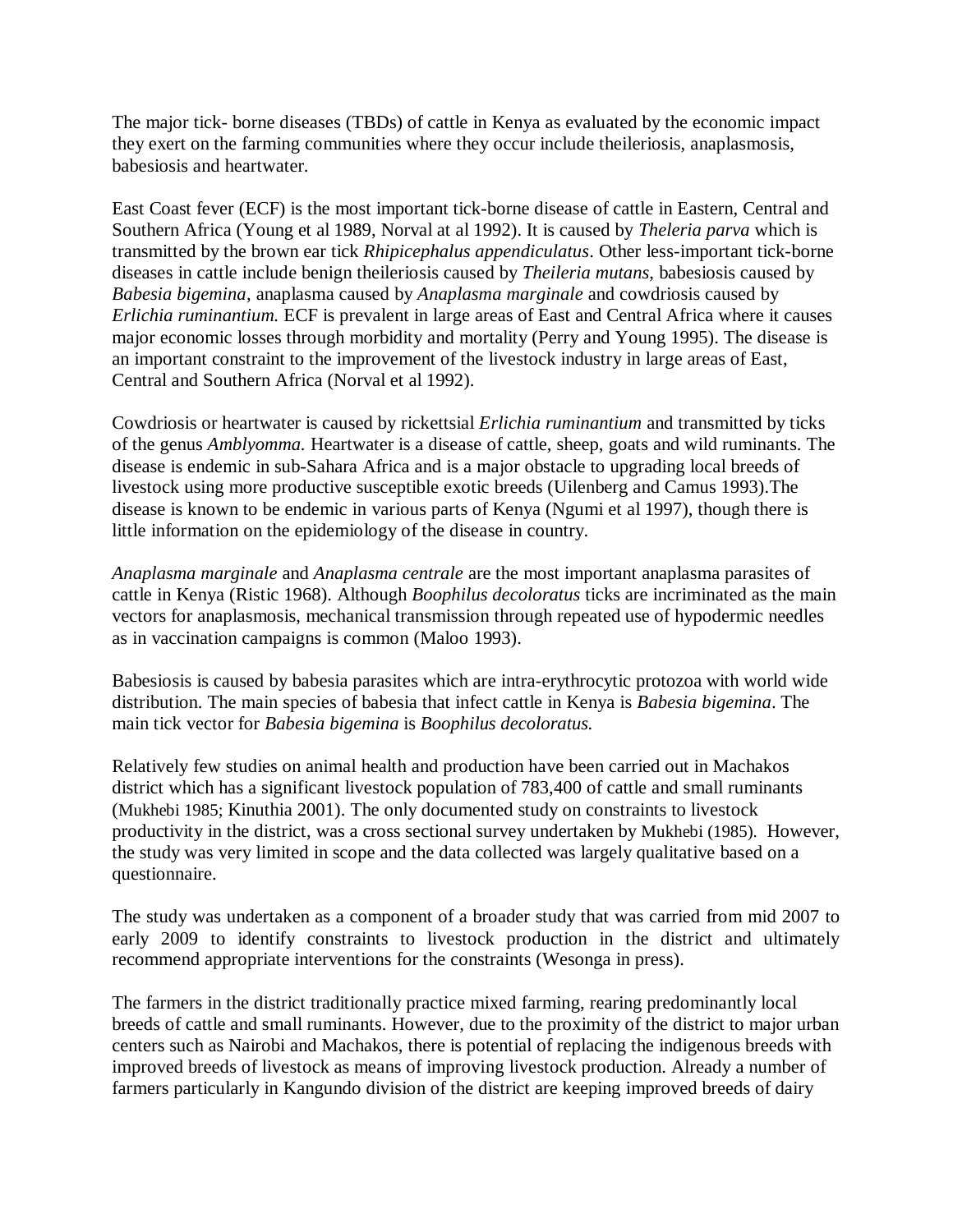cattle such as Friesians. The transition from rearing of indigenous to improved breeds of livestock is expected to result into an upsurge of tick borne- diseases since the improved livestock breeds are more susceptible to ticks and tick-borne diseases. The results of the survey will provide information on the risk of tick- borne diseases in the district particularly to exotic breeds of livestock. This in turn will be the basis for formulating appropriate control strategies for the tick-borne diseases in the district.

The study is the first of its kind to undertake a survey to determine the seroprevalence of tickborne diseases in the district.

## **Materials and methods**

#### **Study site**

The study was conducted in Machakos District, one of the districts in the eastern province of Kenya. It lies between latitudes 0.45'S and 1.31'S and longitudes 36.45'E and 37.45'E and has a total area of  $6,850 \text{ km}^2$ . The location of the district is shown in Figure 1.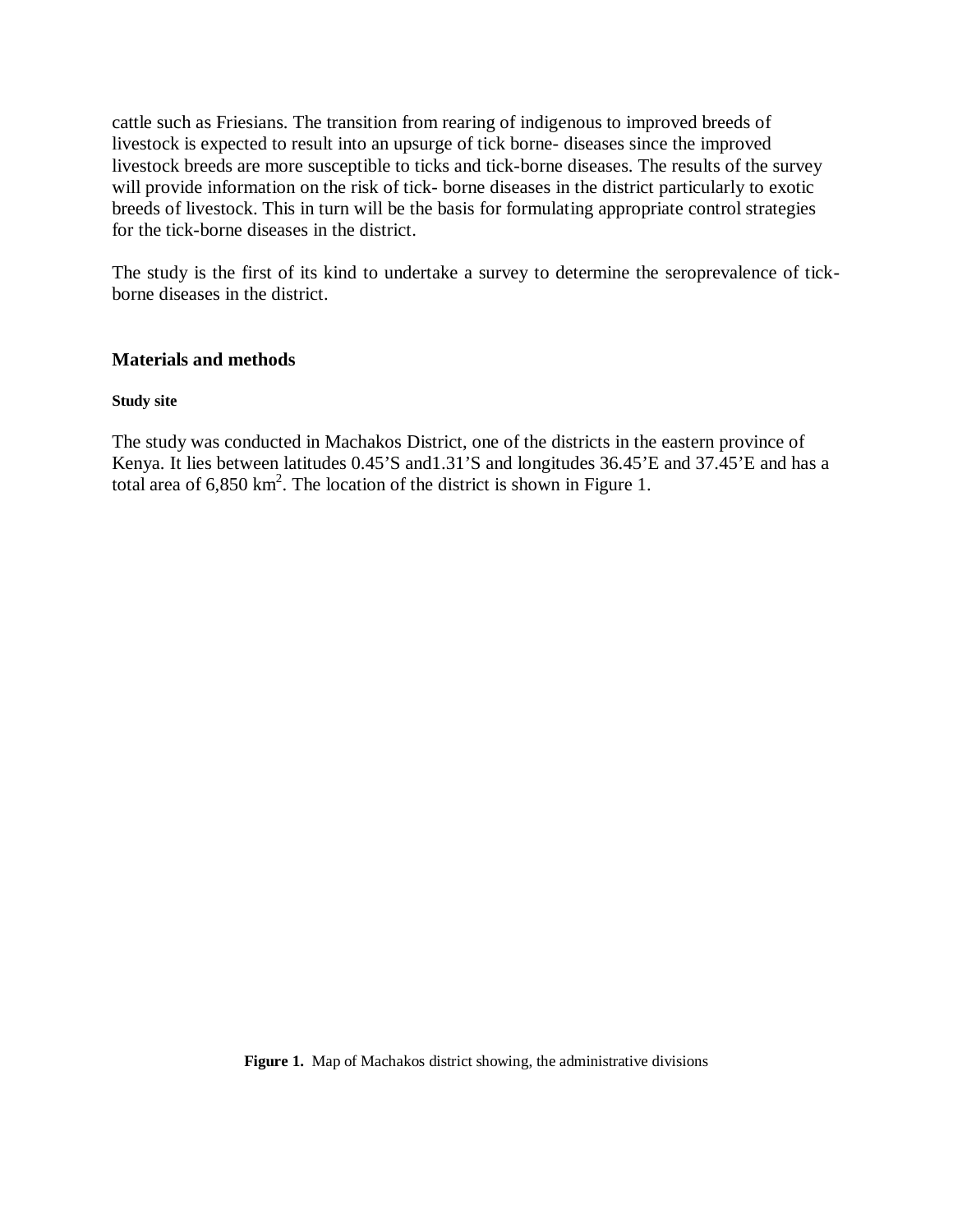The average annual rainfall in the district ranges from 500-1,300 mm.The mean temperature range is  $18-25^{\circ}$ C. The district consists of small hills and plateaus varying in altitude from 1,800 to 2,100 metres above sea level.

## **Study population**

The study population consisted of smallholder farms keeping both cattle and small ruminants. Zebu cattle and the small East African goat are the predominant domestic animal species raised in the district. Based on the information obtained from the local veterinary department office, questionnaires administered to the farmers, chiefs and assistant chiefs, there is an estimated population of 7,700, 6,100 and 3,300 cattle, goats and sheep respectively.

The farming system in the district is described as Dual Purpose Cattle Small Scale (DPCASS)/ Sheep and Goats Small Scale (SGSS) (Peeler and Omore 1997). The grazing system is predominantly traditional free grazing (Kinuthia 2001) but a few farmers practice zero grazing.

#### **Cross sectional survey**

#### *Selection of farmers for the cross sectional study*

A stratified random sampling method was used to select the study farms. Two levels of stratification were applied. First, four administrative divisions were randomly selected from a total of twelve. All sub locations in each division were listed. Then two sub-locations per division were selected using a random-number table.

At the second level, in each of the eight selected sub locations, a list of all livestock farmers was compiled with the assistance of the chiefs and the assistant chiefs. Using a random number table, twenty five farmers were selected from each sub-location. A total of 200 farms were selected for the study (Table 1).

| <b>Selected</b><br><b>Sub-location</b> | <b>Administrative</b><br>division | Total number of<br>farms in the division | <b>Number of farms</b><br>selected for the study | Number of<br>cattle<br>sampled |
|----------------------------------------|-----------------------------------|------------------------------------------|--------------------------------------------------|--------------------------------|
| Kiatineni                              | Ndithini                          | 107                                      | 25                                               | 104                            |
| Milani                                 | Ndithini                          | 101                                      | 25                                               | 72                             |
| Kalandini                              | Matungulu                         | 375                                      | 25                                               | 52                             |
| Katine                                 | Matungulu                         | 200                                      | 25                                               | 66                             |
| Ndunduni                               | Kangundo                          | 211                                      | 25                                               | 94                             |
| Kathome                                | Kangundo                          | 333                                      | 25                                               | 105                            |
| Katani                                 | Athi River                        | 34                                       | 25                                               | 101                            |
| Ngelani                                | Athi River                        | 39                                       | 25                                               | 97                             |
| Total                                  |                                   | 1,400                                    | 200                                              | 691                            |

**Table 1.** Summary of the farms selected for the cross- sectional surveys and the number of animals sampled

On selection of the study farms, the farmers were notified of the intended survey in writing. Each farm was then visited and the study objectives were explained to the farmers. The protocol,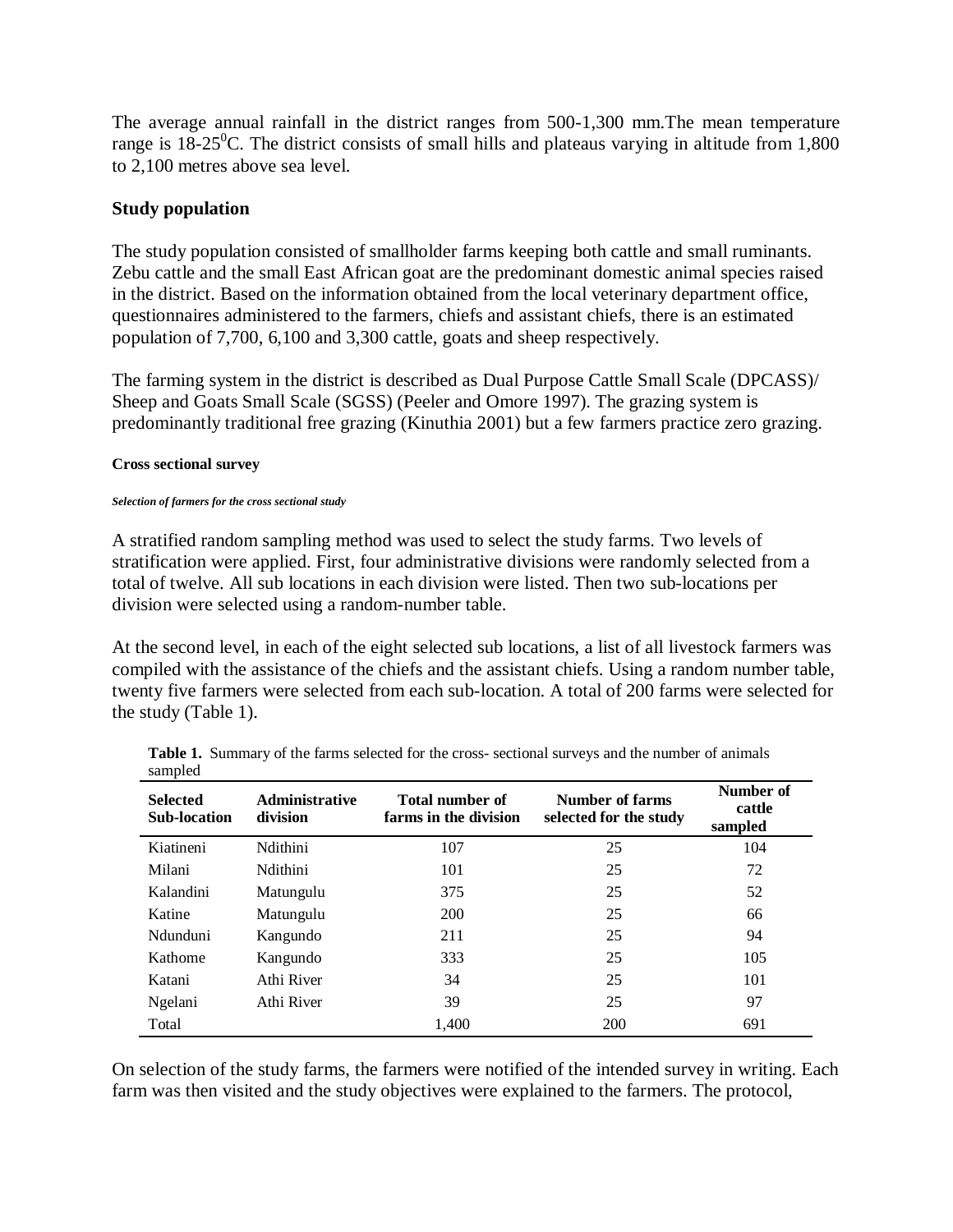objectives and aims of the study were also discussed with veterinary personnel within the study area. The local chiefs and assistant chiefs were also informed.

#### *Data collection*

A study team comprising of one veterinarian, a livestock technologist, the local Animal Health Assistant (AHA) or livestock officer, two enumerators and animal attendants who were experienced in sampling were constituted. The technologist performed the initial processing of biological samples (blood and lymph node biopsies) within six hours of collection before they were dispatched to the lab.

Every study farm was then visited once within the study period. During the visit, questionnaires were administered and blood samples collected from cattle, sheep and goats on the farm.

Although blood samples were collected from all the three livestock species, the serological screening of blood samples for tick-borne diseases was only undertaken for samples collected from cattle. Blood samples from goats and sheep were not screened due to problems with the standardization of the ELISA kits used in the screening of Cowdria (*Erlichia ruminantium,*), the main tick-borne disease of small ruminants in Eastern Africa (Dolan 1991) at the Veterinary Research Centre (VRC), Muguga. The serum obtained from sheep and goats will be screened at a later date once the problem with the kits is resolved.

#### **The questionnaire**

Farm level data was collected using a standard questionnaire. The questionnaires were administered to the head of the household or the person normally in charge of livestock.

The questionnaire were administered in Kiswahili or translated into in the local Kikamba where respondents had limited knowledge of Kiswahili. To maintain consistence, most of the questionnaires were designed in a closed format except for the introductory section. In cases where the set of expected responses was deemed not exhaustive, an option for "others: please specify" was provided. However, when a numerical response was expected, open –ended questions were used. Further verification of the responses was done by inspection of the farm especially where physical quantification of the farm variables was the sought response.

The questions were designed to identify and rank various livestock production constraints and the disease control strategies. Additional data was sought on household information and demographics, grazing management, delivery of animal health services, occurrence of diseases in (cattle, sheep and goats) and mortality (Table 2).

|      | showing the division into sections and subsections with the information sought in each |                                                  |  |  |  |  |  |  |
|------|----------------------------------------------------------------------------------------|--------------------------------------------------|--|--|--|--|--|--|
| Part | <b>Section</b>                                                                         | <b>Subject Covered in Questionnaire</b>          |  |  |  |  |  |  |
|      | A                                                                                      | Introduction: location of farm, farmer's details |  |  |  |  |  |  |
|      | B                                                                                      | Farming enterprise characteristic                |  |  |  |  |  |  |
|      |                                                                                        | Livestock management                             |  |  |  |  |  |  |
|      |                                                                                        | House hold information                           |  |  |  |  |  |  |

**Table 2.** Summary of the layout of farm questionnaire used in the cross-sectional study showing the division into sections and subsections with the information sought in each nformation sous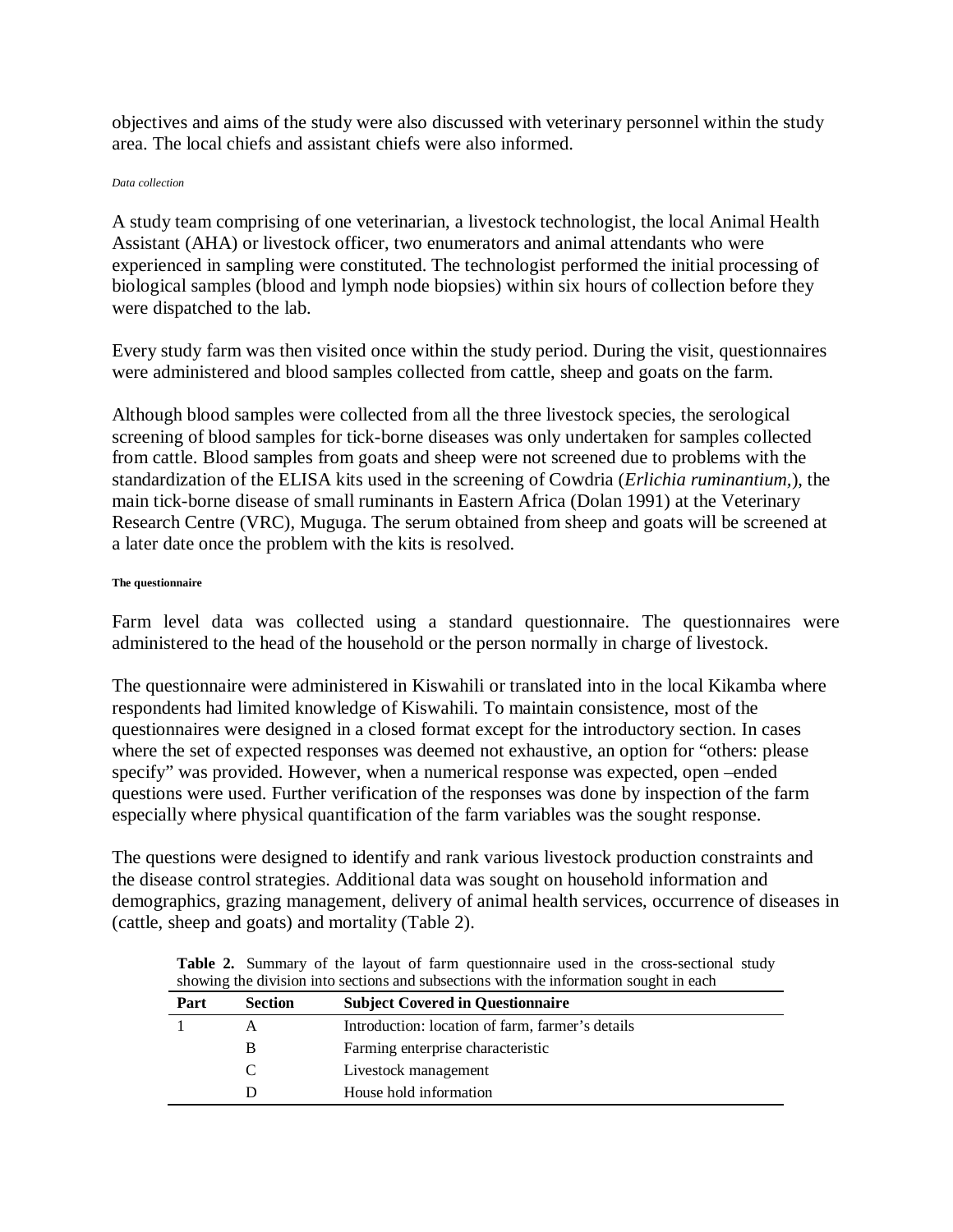| А | Livestock numbers and structure at the time of the visit |
|---|----------------------------------------------------------|
| В | Retrospective data on animal health                      |
| C | Constraints to production                                |
| Ð | Occurrence of disease and mortality                      |
| E | Control Practices of ticks and TBDs                      |
| G | Delivery of animal health services.                      |

Although some of the farmers were literate and could provide English names of the main livestock diseases on their farms, the majority of the farmers were semi-literate. However, 173 of the selected farmers had 6 to 10 years experience of keeping livestock while the rest (27) had 1 to 5 years experience. Thus the majority of the farmers were very familiar with the common livestock diseases on their farms. During the administration of questionnaires, the farmers listed the diseases in the local Kikamba names. The names were then translated into English with the help of either the local AHA.or veterinarian who were fluent in the local Kikamba language. A compressing probing of the farmers on the symptoms, time of the year when disease is common and animal species or breeds affected by the diseases listed in Kikamba was undertaken before the final translation into the English names was undertaken. Local veterinary personnel at location or district level were present throughout the interviews to assist in the verification of disease translation and occurrence of the diseases mentioned in the locality. Details of the Kikamba names and their translation into English are indicated in Table 3.

| Table 3. Disease translation |                      |                                                                                                                                                                             |                                                                                                                                                                                                                                                                               |  |  |  |  |
|------------------------------|----------------------|-----------------------------------------------------------------------------------------------------------------------------------------------------------------------------|-------------------------------------------------------------------------------------------------------------------------------------------------------------------------------------------------------------------------------------------------------------------------------|--|--|--|--|
| <b>Disease</b>               | <b>Local Name</b>    | <b>Direct translation</b>                                                                                                                                                   | Interpretation                                                                                                                                                                                                                                                                |  |  |  |  |
| Anaplasmosis                 | Kithatia/<br>Nthiana | Kithatia refers to<br>hardened feaces often<br>observed in the animals<br>with anaplasmosis.<br>Nthiana is generally<br>used to refer to the<br>disease by the<br>community | Though this is not a pathognomic sign of the disease<br>(hardened faeces), the field veterinary personnel<br>who attended the interviews confirmed that in most<br>instances cattle reported to have this as one of the<br>key symptoms were often positive for anaplasmosis. |  |  |  |  |
| Anthrax                      | Ndulu                | Something that kills<br>very fast associated<br>with oozing of blood<br>from body orifices.                                                                                 | Translated directly to mean anthrax.                                                                                                                                                                                                                                          |  |  |  |  |
| Black quarter                | Ikene                | A swelling                                                                                                                                                                  | Swelling associated with disease areas such as<br>upper parts of affected limbs, brisket and psoas<br>muscle. Rapid onset and high mortality reported by<br>the farmers.                                                                                                      |  |  |  |  |
| <b>Brucellosis</b>           | Kuvuna               | Abortion                                                                                                                                                                    | Abortion, a symptom associated with the disease in<br>late pregnancy. Infertility was reported to follow the<br>abortion. Local veterinarians verified that sporadic<br>cases do occur.                                                                                       |  |  |  |  |
| <b>ECF</b>                   | Ngai                 | Lymph node                                                                                                                                                                  | Term used in central Kenya and parts of eastern<br>Kenya to refer to enlarged lymph nodes, one of the<br>key signs of ECF. Normally the term directly refers<br>to ECF.                                                                                                       |  |  |  |  |
| Eye worm                     | Kiinyu Kya<br>Yiitho | Worm of the eye                                                                                                                                                             | The term refers to infection of the eye whereby the<br>farmers described a worm like organism in the eye.                                                                                                                                                                     |  |  |  |  |
| Foot and Mouth               | Muthingithu /        | <i>Muthingithu</i> means                                                                                                                                                    | The wobbling or unsteady gait is as result of the                                                                                                                                                                                                                             |  |  |  |  |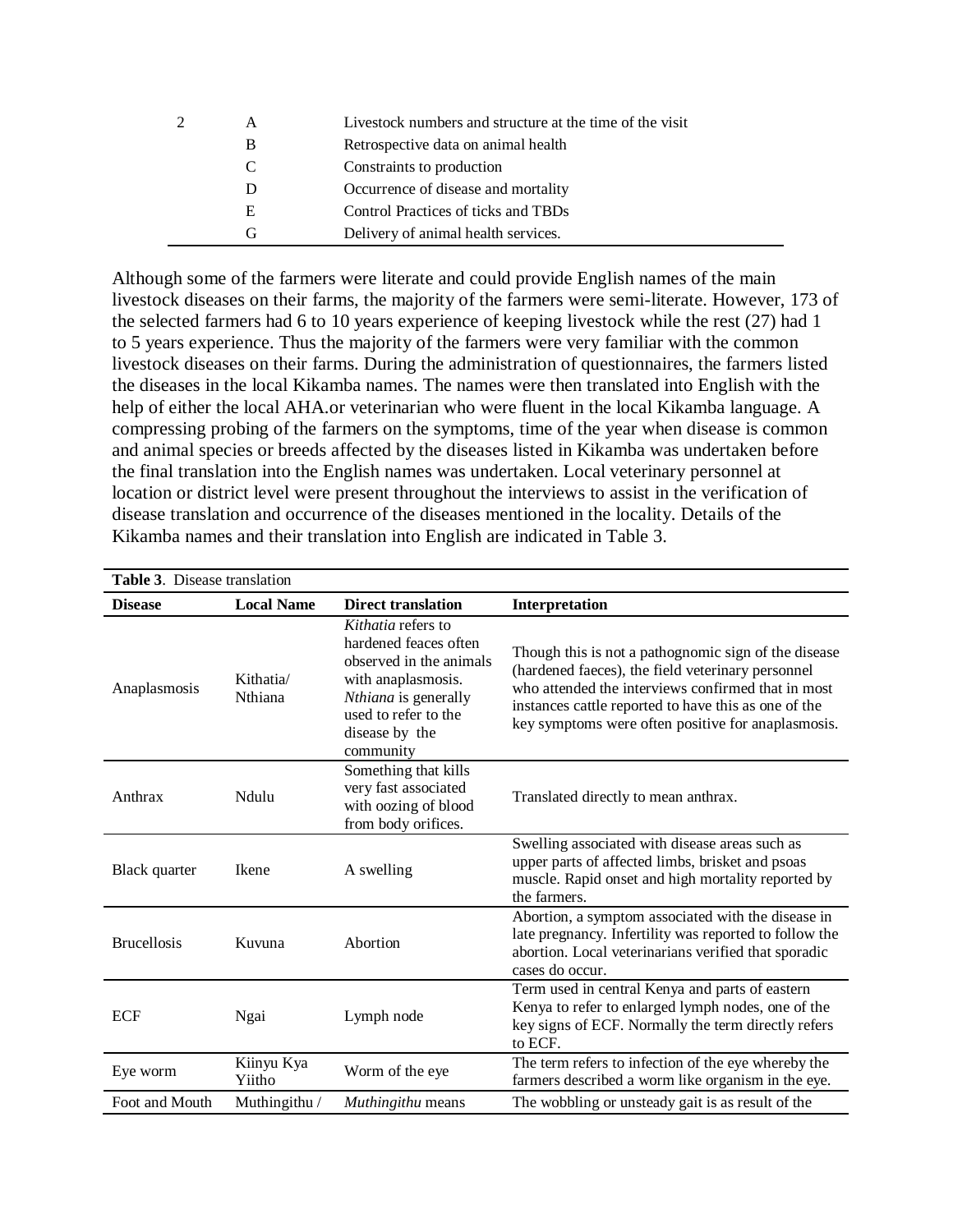| Disease                     | Kuvu                                     | wobbling<br>movement/unsteady<br>gait. Kuvu means rot<br>between toes | lameness caused by the vesicles on feet (in the cleft)<br>and painful swelling of the coronet. Farmers were<br>also able to describe other symptoms such lesions in<br>the mouth and abundant salivation. Outbreaks<br>invariably confirmed by vet department whenever<br>disease outbreak is suspected. Disease known for<br>the quarantine measures put in place following<br>confirmation |
|-----------------------------|------------------------------------------|-----------------------------------------------------------------------|----------------------------------------------------------------------------------------------------------------------------------------------------------------------------------------------------------------------------------------------------------------------------------------------------------------------------------------------------------------------------------------------|
| Heartwater                  | Muthyuuku                                | Move in circles<br>(circling)                                         | Name associated with circling; one of the main<br>symptoms of heartwater. Circumstantial evidence<br>provided by description of excess "water" in the<br>thorax and in a sac around the heart (Hydrothorax /<br>hydropericardium)                                                                                                                                                            |
| Lumpy Skin<br>Disease (LSD) | Nthunthua wa<br>Kikonde                  | Skin or hide lumps                                                    | Multiple nodules on the skin, one of the key<br>symptoms of LSD. Rapid spread described as a<br>feature of the disease.                                                                                                                                                                                                                                                                      |
| Mastitis                    | Uwau wa<br>Mikami or<br>Uwau wa<br>nondo | Disease of udder or<br>teats                                          | Inflammation of the mammary gland irrespective of<br>the cause.                                                                                                                                                                                                                                                                                                                              |
| Mites                       | Mbanguule                                |                                                                       | Translated directly to mean mites.                                                                                                                                                                                                                                                                                                                                                           |
| Pneumonia                   | Mavui                                    | Lungs                                                                 | Disease affecting lungs. Reported to be associated<br>with difficulty in breathing, coughing and most<br>common during the cold months. Occurrence<br>confirmed by local vet personnel                                                                                                                                                                                                       |
| Rabies                      | Mung'ethya                               | Open mouth in<br>readiness to bite or<br>snarl                        | A symptom of rabies whereby infected animal bite<br>objects. Farmers reported other key symptoms like<br>aggressiveness. Disease is known to be endemic in<br>the district.                                                                                                                                                                                                                  |
| Trypanosomiasis             | Uwau wa<br>matungua (or<br>Kisiko)       | Disease caused by<br>tsetse flies                                     | Disease transmitted by tsetse flies.                                                                                                                                                                                                                                                                                                                                                         |
| Worms                       | Minyoo                                   | Swahili word for<br>helminths                                         | Universally used word referring to helminth<br>infection in livestock                                                                                                                                                                                                                                                                                                                        |

The questionnaires were pre- tested on ten farms. This was part of the refresher training of the technician who assisted in the administration of the questionnaires. The field veterinarians were also present to give their opinion and suggestions after which a consensus on questionnaire administration style was agreed upon. All necessary corrections to the questionnaire were made at this stage.

Diseases as constraints to livestock production were ranked using the pair ranking technique. The technique involved farmers listing the key diseases that limit livestock production in their respective sublocations. The list of the diseases was then entered into the first row of a table. Using the same sequence in which the diseases were listed in the first row, the list of the diseases was entered into the first column of the table. Diseases were then compared in pairs across the table from the left to the right side of the table. For every comparison between two diseases, the disease that was perceived to be of more importance in terms of economic losses resulting from mortality, quarantine measures or cost of treatment was entered into the table. The diseases were then ranked based on the frequency with which they appeared in the table.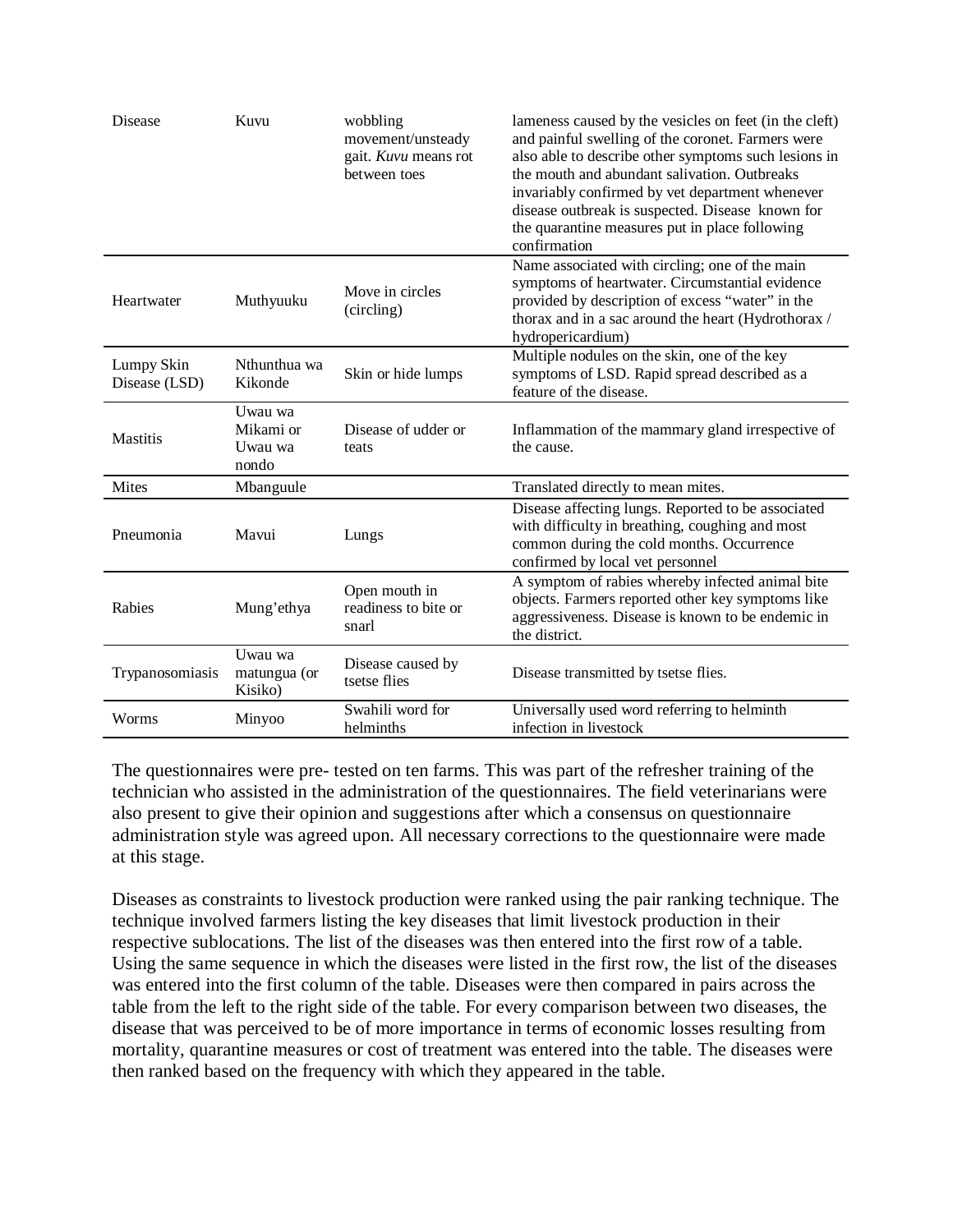Participants from neighbouring sub-locations undertook the ranking jointly. Using the results from the farmers' ranking of diseases, each disease ranking was given scores as follows.

 $1<sup>st</sup>$  Disease = 6 points  $2<sup>nd</sup>$  Disease = 5 points  $3<sup>rd</sup>$  Disease = 4 points  $4<sup>th</sup>$  Disease = 3 points  $5<sup>th</sup>$  Disease = 2 points  $6<sup>th</sup>$  Disease = 1 point.

Only the first six diseases were ranked (Table 4).

|                       | Ranking by farmer groups in the eight sub-locations |                      |                      |                |                  |  |  |  |  |  |
|-----------------------|-----------------------------------------------------|----------------------|----------------------|----------------|------------------|--|--|--|--|--|
| <b>Disease</b>        | Kiatineni/Milani                                    | Kalandini<br>/Katine | Kathome/<br>Ndunduni | Katani/Ngelani | Overall<br>score |  |  |  |  |  |
| Pneumonia             |                                                     | 3                    |                      |                | 22               |  |  |  |  |  |
| Anaplasma             | 6                                                   | 6                    | 5                    | 3              | 7                |  |  |  |  |  |
| <b>ECF</b>            | 2                                                   |                      |                      | 2              | 20               |  |  |  |  |  |
| <b>Mastitis</b>       | 8                                                   |                      | 4                    | 9              | 3                |  |  |  |  |  |
| Heartwater            |                                                     | 7                    |                      | 8              | $\Omega$         |  |  |  |  |  |
| Helminths             | 5                                                   |                      | 6                    |                | 3                |  |  |  |  |  |
| Rabies                | 4                                                   |                      |                      | 5              | 3                |  |  |  |  |  |
| Trypanosomiasis       | 3                                                   | 4                    |                      |                |                  |  |  |  |  |  |
| Lumpy Skin<br>Disease |                                                     | 5                    |                      | 6              | 3                |  |  |  |  |  |
| Mange                 |                                                     |                      |                      | 4              | 3                |  |  |  |  |  |
| Eye worm              |                                                     |                      |                      | 11             | 0                |  |  |  |  |  |
| <b>Black Quarter</b>  |                                                     | 2                    |                      |                | 5                |  |  |  |  |  |
| <b>FMD</b>            |                                                     | 9                    |                      | 7              | 0                |  |  |  |  |  |
| <b>Brucellosis</b>    |                                                     |                      |                      | 10             | $\Omega$         |  |  |  |  |  |
| Anthrax               |                                                     |                      | 2                    |                | 5                |  |  |  |  |  |

**Table 4.** Disease constraint identification and ranking as perceived by farmers in the seven sub-locations

#### **Selection and sampling of animals**

All animals on the selected farms were recruited into the study. A total of 634 zebu and 15 crossbreed (Friesian-zebu crosses) cattle were sampled. Each animal was ear- tagged and given a number containing an area, farm number and individual animal number codes. The following parameters were recorded for each animal; age category (whether calf, yearling or adult), sex, breed, live weight (estimated by heart girth measurements using weigh band, tick infestation and any disease manifestation at the time of sampling.

## **ELISA Test for Tick Borne-Diseases (TBDs)**

All animals present on the farms recruited for the study were bled for serum. The animals were bled from the jugular vein into vacutainer tubes (10 ml without anticoagulant; Becton Dickinson). Each sample was labeled with the individual animal code and kept at room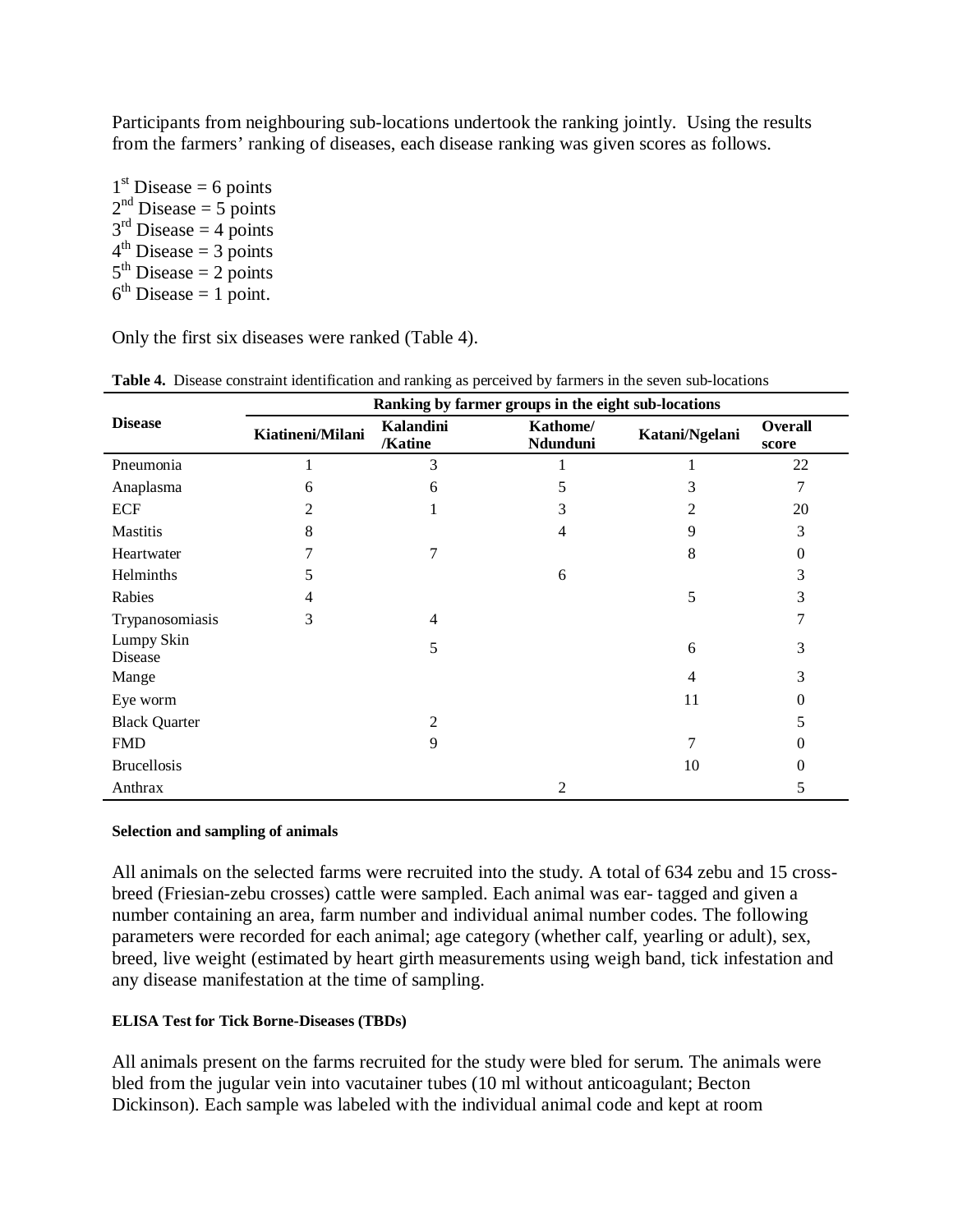temperature. Every effort was made to transport the samples (on ice) to the VRC laboratories at Muguga within 48 hours. The samples were separated and stored at -20  $^{\circ}$ C. The serum samples from cattle were screened for TBDs using the ELISA for ECF, anaplasma and babesiosis. Samples were not screened for Cowdria (*Erlichia ruminantium*) due to problems with the standardization of the ELISA kits used in the screening *Erlichia ruminantium* at VRC, Muguga.

The ELISA tests for ECF, anaplasma and babesiosis were carried out as described by and Nielsen et al (1996) and Katende et al (1998). Briefly the specific antigens (the polymorphic immunodominant antigen for *Theileria parva*, p32 kilo Dalton antigen for *Anaplasma marginale* and p200 kilo Dalton antigen for *Babesia bigemina*) was used to coat Starwell polysorp micro-ELISA plates (Polysorp, Nunc, Denmark). Casein 0.25% was used as the blocking agent. The test sera was diluted 1: 200 for *Theileria parva* and 1: 100 for both *Babesia bigemina* and *Anaplasma marginale* in Dulbeco's phosphate buffered saline (DPBS) (pH 7.4), containing 0.1% Tween 20 and 5% skimmed milk. The presence of antibodies to specific parasites antigens was tested by addition of test sera into wells in two replicates. The plates were incubated for 25 min at  $25^0$ C to allow antibodies to bind to specific antigens

and unbound antigens washed off using DPBS. To ensure that the antigen –antibody reaction had taken place, anti-bovine IgG or IgM monoclonal antibodies conjugated to Horse-Radish Peroxidase (HRP) was added. The reaction was visualised by addition of 1% hydrogen peroxide as substrate and 40nM 2, 2'-amino-bis (3-ethylbenz-thiazoleline-6-sulphuric acid), diammonium salt (ABTS) as chromogen in sodium citrate buffer pH 4.0. The plates were then incubated in the dark for one hour for colour development.

The intensity of the colour developed (optical density; OD) was determined using an ELISA reader. Using the OD reading from highly positive reference sera (C++) included in the ELISA, the percentage positivity (PP) of the test sera was then computed. For *Theileria parva*, a sample was considered positive if the percent positivity value was 20 or above; for *Babesia bigemina*  and *Anaplasma marginale*, the cut- off PP value was 15.

#### **Tick infestation**

Due to the amount of data that was collected from each farm both for this study and the broader study, it was not possible to undertake tick counts on each and every animal recruited into the study. Using a technique designed by Muraguri (1996), tick challenge was assessed by observing tick infestation on at least ten randomly selected cattle, sheep or goats in each sub-location. Tick challenge was categorised as follows:

High= Ticks found on most animals sampled (for ticks) at the time of the visit. Medium= Ticks found on some animals at the time of the visit. Low= Ticks of any species rarely found. None= No ticks of any species seen.

Tick samples on the animals were taken to theVRC at Muguga for identification up to species level.

#### **Tick control methods and tick- borne disease management**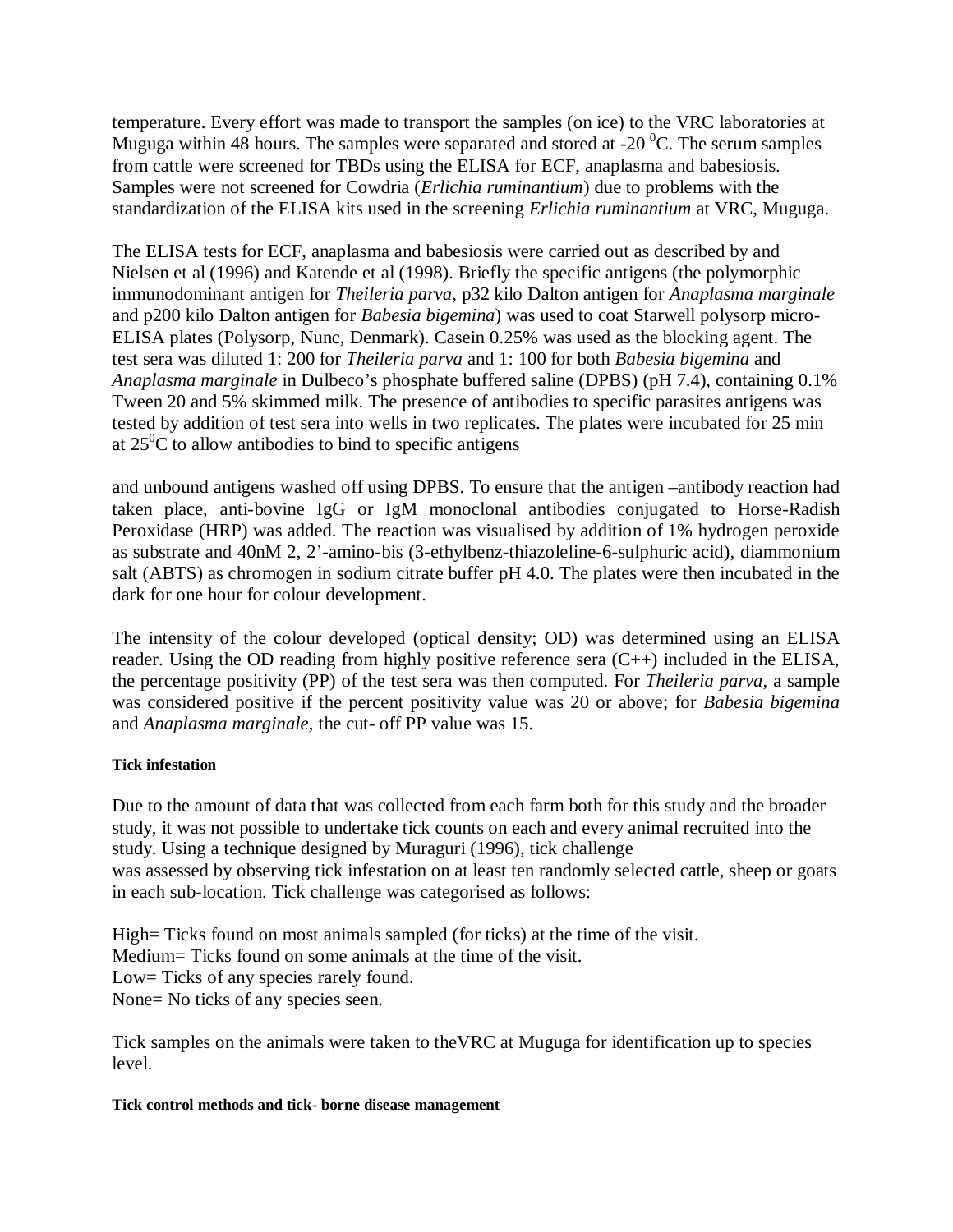Using a questionnaire farmers, on all the recruited farms were asked to provide information on occurrence of tick- borne diseases and mortality on their farms. The farmers were asked to describe the symptoms of suspected tick-borne diseases as a way of verifying the information provided. Additional data was sought on delivery of animal health services, tick control and grazing management.

Lymph node and blood smears were made from any animal found to have a body temperature of more than  $39.5^{\circ}$ C during the course of the study. Smears were made for examination for TBD parasites (schizonts for *Theileria parva* or piroplasms for anaplasma and babesia). The smears were fixed in methanol and stained with Giemsa on site but were examined for haemoparasites at VRC-Muguga.

However, animals suspected to be infected with any of the TBDs were treated immediately free of charge as an incentive to the farmers.

Tick control practices were categorized as follows.

Regular= acaricide (dip, spray or pour- on) applied according to manufacturers' instructions at 1- 2 weeks interval. Irregular= acaricide (dip, spray or pour- on) applied according to manufacturers' instructions at times of high tick challenge. None= no tick control measures used.

## **Statistical analysis**

Comparison of the sero-prevalence between sites was done using the Chi-square  $(\chi^2)$  test. A probability value of less than 5% was used to denote a significant difference.

## **Results**

Of the two hundred farmers initially recruited for the study, only one declined to take part in the study, demonstrating a high level of enthusiasm for the study by farmers. However, the farmer was immediately replaced from the list provided by the chiefs.

#### **Ranking of disease constraints to livestock production**

Pneumonia, ECF, anaplasma, trypanosomiasis, blackquarter and anthrax were ranked by farmers as the most important disease constraints to the rearing of cattle in the district with respective scores of 22, 20, 7,7, 5 and 5 respectively (Table 3). From the ranking, ECF and anaplasma were perceived by the farmers to be the most important tick-borne diseases of cattle in the district. Though heartwater was listed, it was not ranked as it was not among the first six disease constraints in any of the sub-locations.

#### **Prevalence of tick borne- diseases**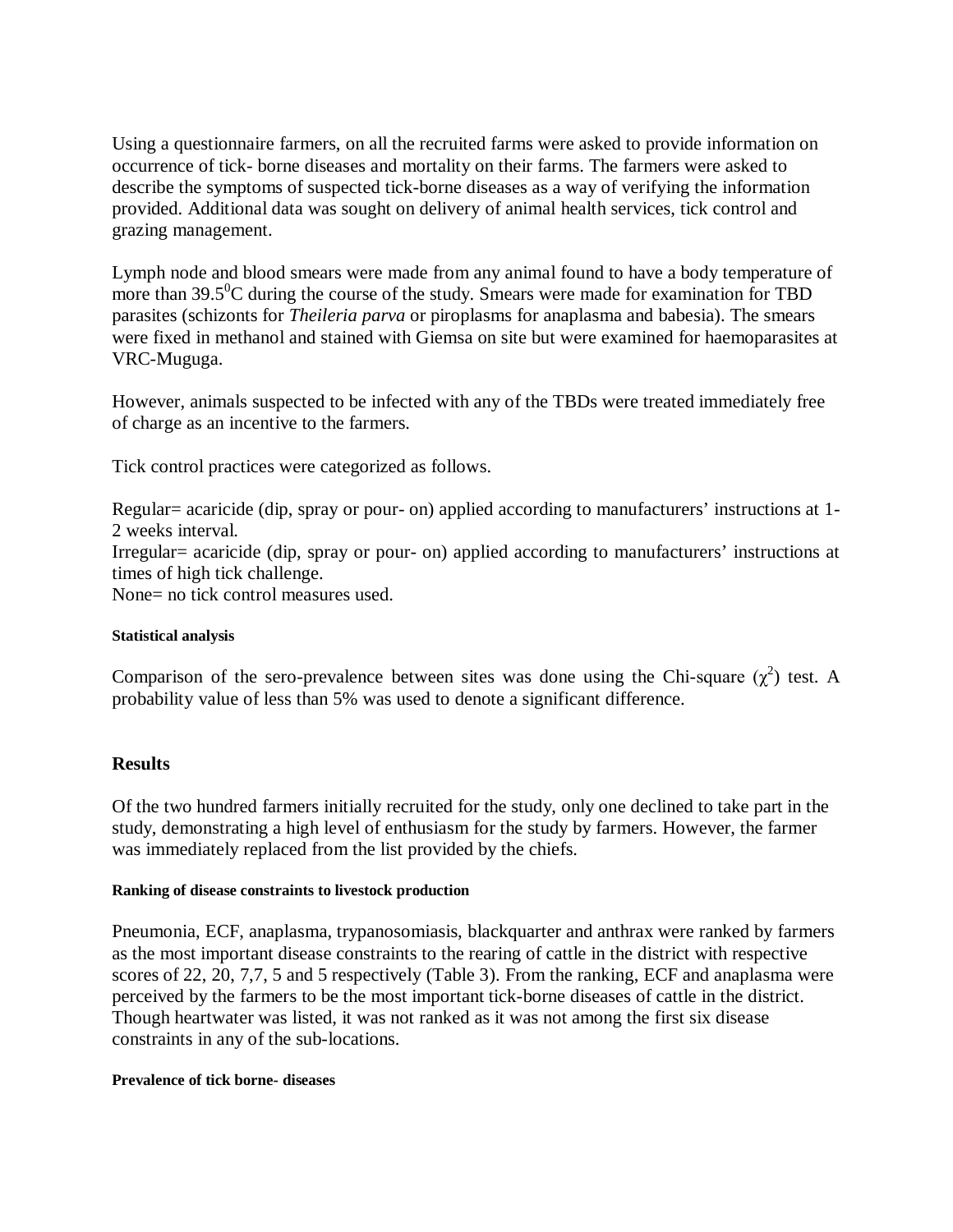A total of 649, 547 and 563 serum samples were screened for *Theleria parva,* anaplasma and babesia respectively. From the results of the serological analysis *Theleria parva,* anaplasma and babesia are prevalent in the district with prevalences of 66%, 50% and 38 % respectively (Table 5).

|                               |                                   | <b>ECF</b>                             |                                  |                                   | Anaplasma                              |                                  | <b>Babesia</b>                                  |                                        |                                  |
|-------------------------------|-----------------------------------|----------------------------------------|----------------------------------|-----------------------------------|----------------------------------------|----------------------------------|-------------------------------------------------|----------------------------------------|----------------------------------|
| <b>Disease</b><br>sublocation | <b>Total</b><br>No. of<br>samples | <b>Total</b><br>No.<br><b>Positive</b> | $\frac{6}{6}$<br><b>Positive</b> | <b>Total</b><br>No. of<br>samples | <b>Total</b><br>No.<br><b>Positive</b> | $\frac{6}{6}$<br><b>Positive</b> | <b>Total</b><br>N <sub>0</sub><br>of<br>samples | <b>Total</b><br>No.<br><b>Positive</b> | $\frac{6}{9}$<br><b>Positive</b> |
| Kiatineni                     | 85                                | 51                                     | 60                               | 85                                | 48                                     | 56                               | 85                                              | 33                                     | 39                               |
| Milani                        | 67                                | 30                                     | 45                               | 57                                | 57                                     | 85                               | 36                                              | 10                                     | 28                               |
| Kalandini                     | 57                                | 47                                     | 82                               | 63                                | 28                                     | 44                               | 72                                              | 38                                     | 53                               |
| Katine                        | 70                                | 36                                     | 51                               | 48                                | 14                                     | 29                               | 86                                              | 34                                     | 40                               |
| Ndunduni                      | 96                                | 54                                     | 56                               | 88                                | 22                                     | 25                               | 105                                             | 26                                     | 25                               |
| Kathome                       | 104                               | 57                                     | 55                               | 73                                | 17                                     | 23                               | 40                                              | 13                                     | 33                               |
| Katani                        | 88                                | 75                                     | 88                               | 67                                | 40                                     | 43                               | 68                                              | 31                                     | 46                               |
| Ngelani                       | 82                                | 78                                     | 95                               | 66                                | 47                                     | 71                               | 71                                              | 30                                     | 42                               |
| Total                         | 649                               | 428                                    | 66                               | 547                               | 273                                    | 50                               | 563                                             | 215                                    | 38                               |

**Table 5**. Prevalence of antibodies against *Theileria parva* (ECF), anaplasma and babesia

Overall, the prevalence of ECF was significantly higher than that of babesia and anaplasma (p< 0.05). However, overall there was no significant difference between the prevalences of anaplasma and babesia in district.

At sub-location level, the prevalence rate for *Theileria parva* ranged from 45 % to 95% (Table 5).The sero prevalence of *Theileria parva* in Ngelani and Katani were significantly higher (p < 0.05) than in the other sub-locations. There was no significant difference  $(p > 0.05)$  in the sero prevalence of *Theileria parva* between the two sub-locations.

The sero prevalence of anaplasma ranged from 23% to 71% and was significantly higher in Ngelani and Milani ( $p<0.05$ ) than in all other sub-locations (Table 6). However, there was no significant difference  $(p<0.05)$  in the prevalence of the disease between the two sub-locations.

| <b>Sub-location</b> | No of sick animals | TBDs        | <b>Other Diseases</b>                                      |
|---------------------|--------------------|-------------|------------------------------------------------------------|
| Kiatineni           |                    | ECF(1 case) | Bacterial infection (1 case)                               |
| Milani              | Q                  |             | Trypanosomiasis (5 cases)<br>Bacterial infection (4 cases) |
| Athi River          |                    | $\theta$    | Bacterial infection (1 case)                               |
| Ngelani             |                    | $\theta$    | Bacterial infection (2 cases)                              |

The sero prevalence for babesia ranged from 25% to 53% and was highest in Kalandini (Table 5) where also *Boophilus decoloratu*s, the tick vector, was found to be very common on cattle.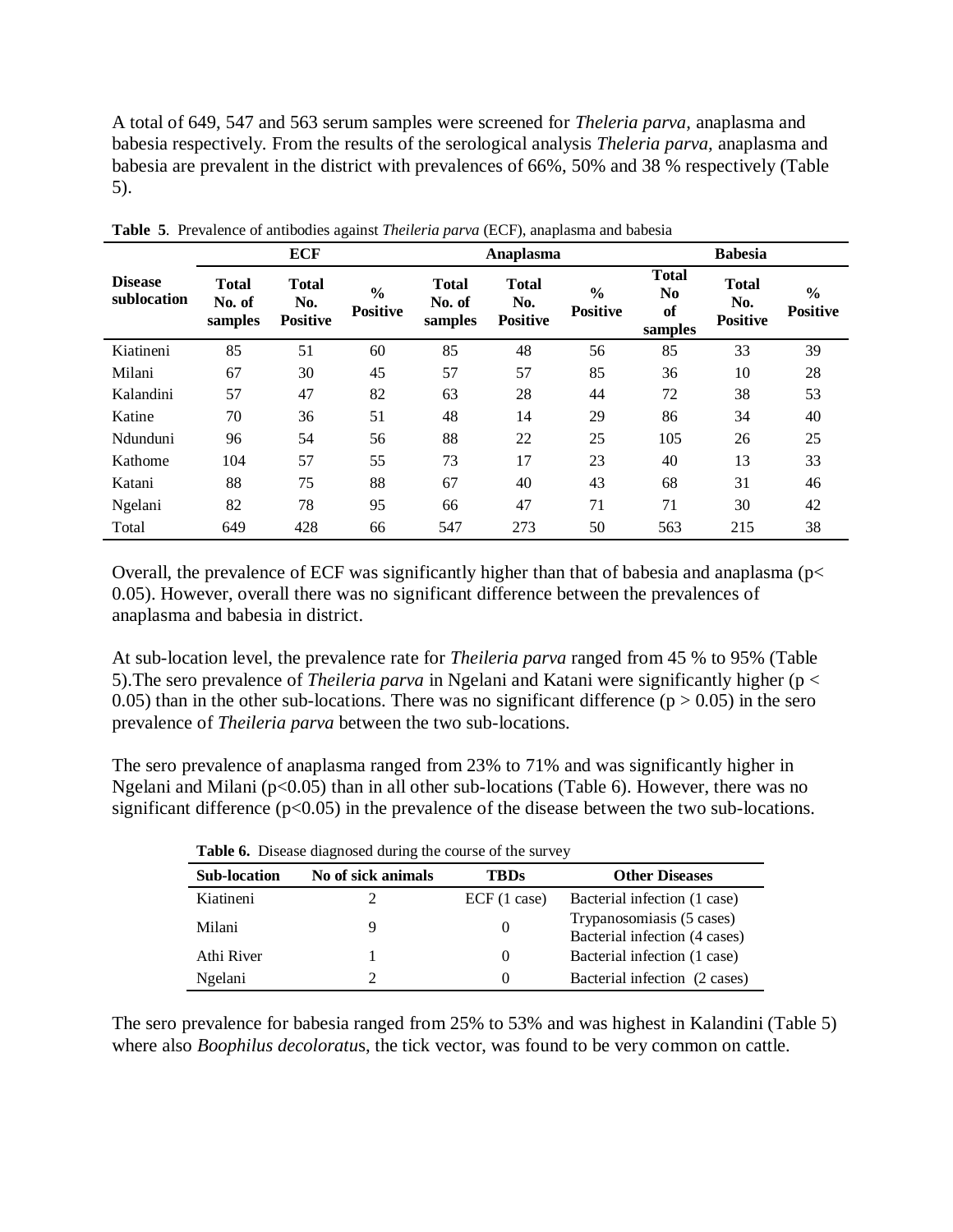Ndunduni where most of the farmers practice zero grazing had significantly lower prevalences (p<0.05) for all the three tick-borne diseases than most of the other sub-locations (Tables 5).

## **Tick and tick-borne disease control practices in the district**

The tick challenge was high in all sub-locations except in Ndunduni where most of the farmers who participated in the study practice zero-grazing. *Rhipicephalus appendiculatus* was the commonest tick species found on cattle, sheep and goats in all the sub-location (Table 7).

| Sub       |    | No. of animals<br>sampled    |   |                | No. of animals with<br>ticks |                  | <b>Tick</b> |                                                                                                                             |
|-----------|----|------------------------------|---|----------------|------------------------------|------------------|-------------|-----------------------------------------------------------------------------------------------------------------------------|
| location  |    | Cattle Goats<br><b>Sheep</b> |   | Cattle         | Goats<br><b>Sheep</b>        |                  | challenge   | <b>Prevalent tick species</b>                                                                                               |
| Kiatineni | 26 | 4<br>0                       |   | 22             | $\boldsymbol{0}$             | $\boldsymbol{0}$ | High        | Rhipicephalus appendiculatus<br>Amblyomma variegatum,<br>Boophilus decoloratus                                              |
| Milani    | 19 | 5                            | 4 | 16             | 3                            | 3                | High        | Rhipicephalus appendiculatus,<br>Amblyomma.variegatum,<br>Rhipicephalus evertsi Boophilus<br>decoloratus                    |
| Kalandini | 22 | 5<br>3                       |   | 15             | 5                            | $\overline{2}$   | High        | Rhipicephalus appendiculatus<br>Amblyomma variegatum, Boophilus<br>decoloratus                                              |
| Katine    | 11 | 4<br>$8\,$                   |   | 9              | $\mathbf{0}$                 | $\tau$           | High        | Rhipicephalus appendiculatus.<br>Boophilus decoloratus                                                                      |
| Ndunduni  | 14 | $\overline{3}$<br>2          |   | $\overline{2}$ | 1                            | $\theta$         | Low         | Rhipicephalus appendiculatus<br>Rhipicephalus evertsi                                                                       |
| Kathome   | 17 | $\overline{4}$<br>0          |   | 15             | 4                            | $\boldsymbol{0}$ | High        | Rhipicephalus appendiculatus<br><b>Boophilus decoloratus</b>                                                                |
| Katani    | 16 | 8                            | 5 | 15             | $\overline{4}$               | $\overline{2}$   | High        | Rhipicephalus appendiculatus,<br>A.variegatum, Rhipicephalus evertsi<br>Boophilus decoloratus/ Rhipicephalus<br>.pulchellus |
| Ngelani   | 30 | 3                            | 8 | 30             | 3                            | 8                | High        | Rhipicephalus appendiculatus,<br>Boophilus decoloratus / Rhipicephalus<br>pulchellus                                        |

|  |  |  |  |  |  |  | Table 7. Summary of tick challenge on farms in the eight sub-locations |
|--|--|--|--|--|--|--|------------------------------------------------------------------------|
|--|--|--|--|--|--|--|------------------------------------------------------------------------|

The other common tick species were *Rhipicephalus evertsi, Boophilus decoloratus, Rhipicephalus.evertsi, Rhipicephalus pulchellus and Amblyomma variegatum.*

During the survey, 14 cattle were clinically sick with elevated temperatures of greater than 39.5<sup>o</sup>C. Five of the animals were found to be infected with *Trypanosoma vivax*, one animal was infected with ECF while the other 8 animals were infected with what was suspected to be bacterial infections. The bacterial infections were confirmed on basis of response to antibiotic treatment. Response to the treatment was confirmed by the farmers, three to four days after the treatment (Table 5).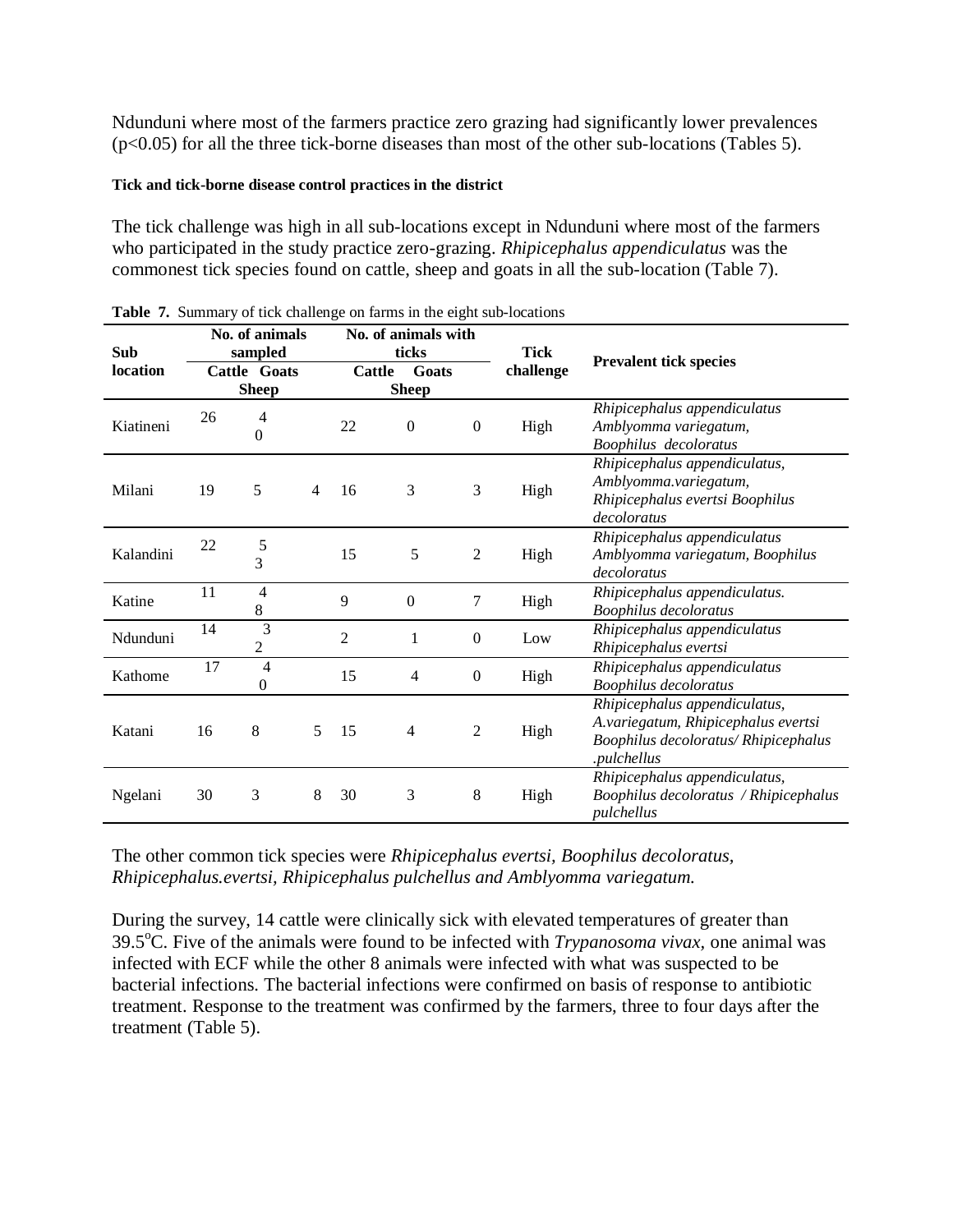Most of the farmers (64% to 84%) stated that they practiced tick control regularly (Table 8) though this was not consistent with the high tick challenge (Table 6 7) observed and the high sero- prevalence of the tick-borne diseases.

| <b>Sub-location</b> | <b>Regular</b> | <b>Irregular</b> | No tick control |
|---------------------|----------------|------------------|-----------------|
| Kiatineni           | 84%            | 4%               | 12%             |
| Milani              | 68%            | 32%              | 0               |
| Kalandini           | 76%            | 12%              | 12%             |
| Katine              | 64%            | 6%               | 20%             |
| Ndunduni            | 76%            | 8%               | 16%             |
| Kathome             | 72%            | 20%              | 8%              |
| Katani              | 80%            | 12%              | 8%              |
| Ngelani             | 80%            | 4 %              | 16%             |

**Table 8.** Summary of tick control practices on farms in the eight sub-locations

Animal health delivery was generally inadequate (Table 9).

|                     | Type of personnel that undertakes treatments when animals are sick |                                          |                       |                          |                             |                 |
|---------------------|--------------------------------------------------------------------|------------------------------------------|-----------------------|--------------------------|-----------------------------|-----------------|
| <b>Sub-location</b> | <b>Family member</b>                                               | <b>Animal Health</b><br><b>Assistant</b> | <b>Private</b><br>Vet | Government<br><b>Vet</b> | <b>Livestock</b><br>officer | Witch<br>doctor |
| Kiatineni           | 4%                                                                 | 84%                                      | 8%                    | 4%                       | 0%                          | 0%              |
| Milani              | 48%                                                                | 44%                                      | 8%                    | 0%                       | $0\%$                       | $0\%$           |
| Kalandini           | 8%                                                                 | 56%                                      | 4%                    | 20%                      | 12%                         | 0%              |
| Katine              | 8%                                                                 | 24%                                      | $0\%$                 | 8%                       | 60%                         | $0\%$           |
| Ndunduni            | $0\%$                                                              | 56%                                      | 16%                   | 28%                      | 0%                          | 0%              |
| Kathome             | 0%                                                                 | 28%                                      | 44%                   | 28%                      | $0\%$                       | $0\%$           |
| Katani              | 64%                                                                | 28%                                      | 0%                    | 8%                       | $0\%$                       | 0%              |
| Ngelani             | 92%                                                                | 0%                                       | 0%                    | 0%                       | 4%                          | 4%              |

**Table 9.** Animal Health Delivery

In all sub-locations very few farmers had access to qualified veterinarians and largely relied on para veterinary personnel or family members to treat sick animals. In one instance, a farmer indicated that he relied on services of a witch doctor to treat his animals.

## **Conclusions and discussion**

The high enthusiasm by the farmers in the district was evident from the fact that only one farmer declined to take part in survey. This was explained by the fact that farmers in the district hardly get any veterinary services from either the government or private veterinary practitioners. This provided the opportunity for the farmers to present animal health problems they have to deal without any professional charges.

The use of qualitative means (questionnaires and ranking) to identify disease constraints to livestock production was useful in providing an insight into the most important diseases in the district from the farmers' perceptive. The farmers were able to accurately identify the main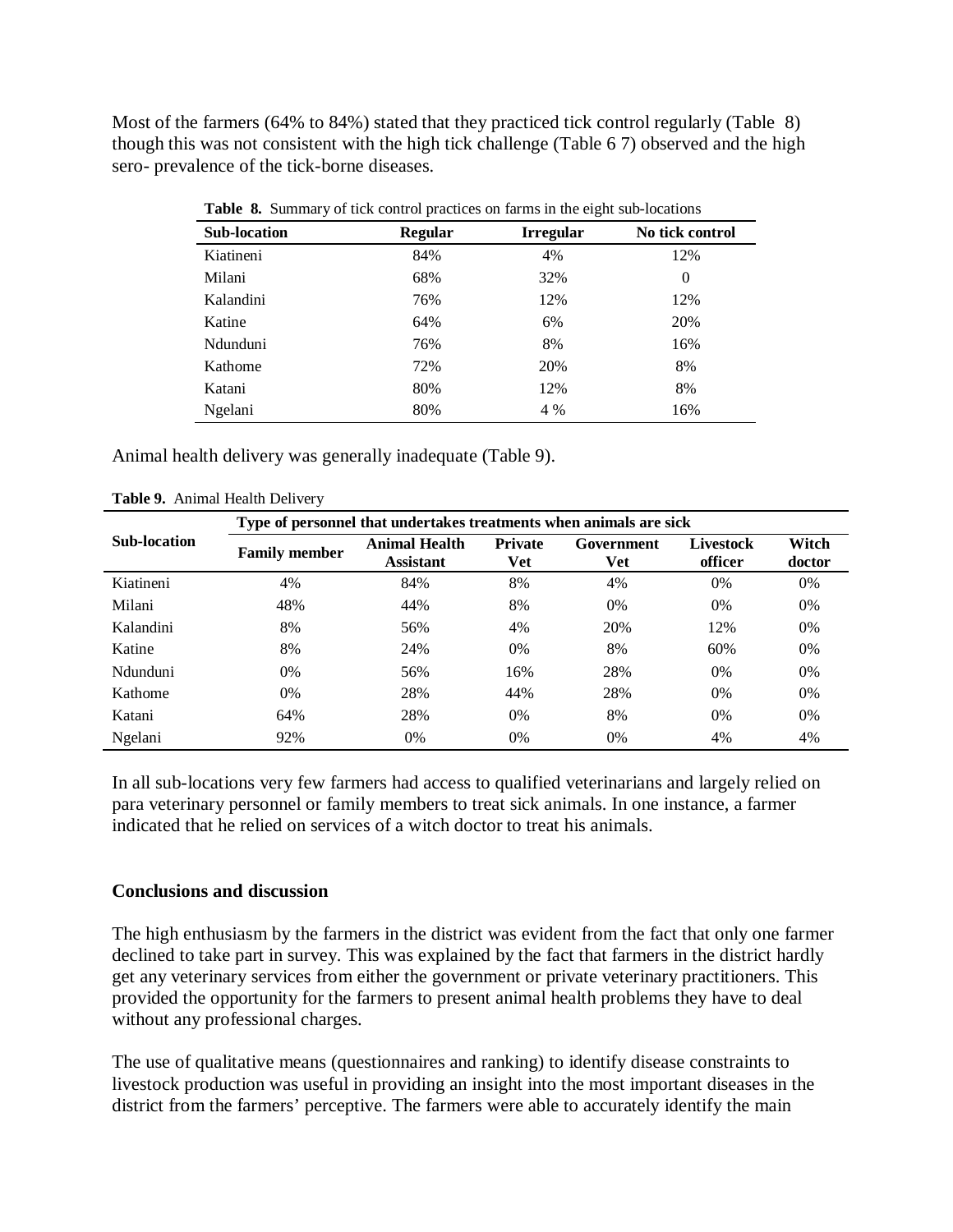diseases prevalent in the district. The presence of diseases such as the TBDs and trypanosomiasis were confirmed by the serological surveys and laboratory examination .

However qualitative techniques should not be entirely relied on and should be in combination with quantitative epidemiological methodologies such as serological surveys. This is because, important diseases or problems could be missed out due to lack of appropriate technical information to diagnose particular diseases. In the study for instance, none of the farmers ranked babesia as a major disease constraint, yet there is a high sero prevalence of the disease in the district.

Results of the serological survey do indicate a high prevalence of antibodies to *Theileria parva,* anaplasma and babesia. This was not surprising as the tick challenge is high in nearly all the sublocations. The ELISA tests for *Theileria parva*, *Anaplasma marginale* and

*Babesia bigemina* have sensitivities of 99%, 90% and 97% respectively while the respective specificities for the parasites are 99%, 90 and 98% (Katende et a1, 1998, Morzaria et al 1999). In absence of re-challenge, it has been demonstrated that. antibodies to *Theileria parva* decline by six months (Lawrence et al 2004) after infection. The high prevalence of antibodies to the tickborne diseases based on the results of the ELISA test which has a high specificity, especially for the *Theileria parva* and *Babesia bigemina*, does suggest recent or continuous challenge by the parasites.

The high tick challenge can largely be attributed to a break down in tick control services formerly supported by the government not only in the district, but in the rest of the country. The history of tick control in Kenya has been reviewed by Keating (1983). Despite the enactment of the Cattle Cleansing Act (GOK 1976) which led to the initiation of a national tick control programme, adequate control of ticks and TBDs is still far from being achieved. The escalating costs of acaricides, relevant infrastructure and monitoring services for the intensive tick control strategies advocated by the Cattle Cleansing Act led to the inability of the government services to sustain the programme. Just like in other parts of the country, poor management of dips by local committees in the district virtually led to the collapse of the tick control facilities. As result virtually all the farmers depend on hand sprays to apply acaricides on the animals.

It was evident from discussion with farmers that although most of the farmers applied acaricides on livestock on a regular basis, the tick loads on the animals on most of the farms were high. This was so even in instances where farmers had indicated that they applied acaricides on the animals a few days prior to the visit. It was clear that the farmers applied under strength concentration of acaricides either due to inability to follow instructions or due to financial difficulties.

The problem was clearly demonstrated in Ngelani which had a significantly higher prevalence of TBDs compared to most of the other sub-locations in the district. This is directly attributed to the fact that the sub-location has the poorest access to veterinary services. Most of the treatments are undertaken by farmers (92%) many of whom are either illiterate or semi illiterate. Although most of the farmers (84%) indicated that they undertook tick control on a regular basis it was evident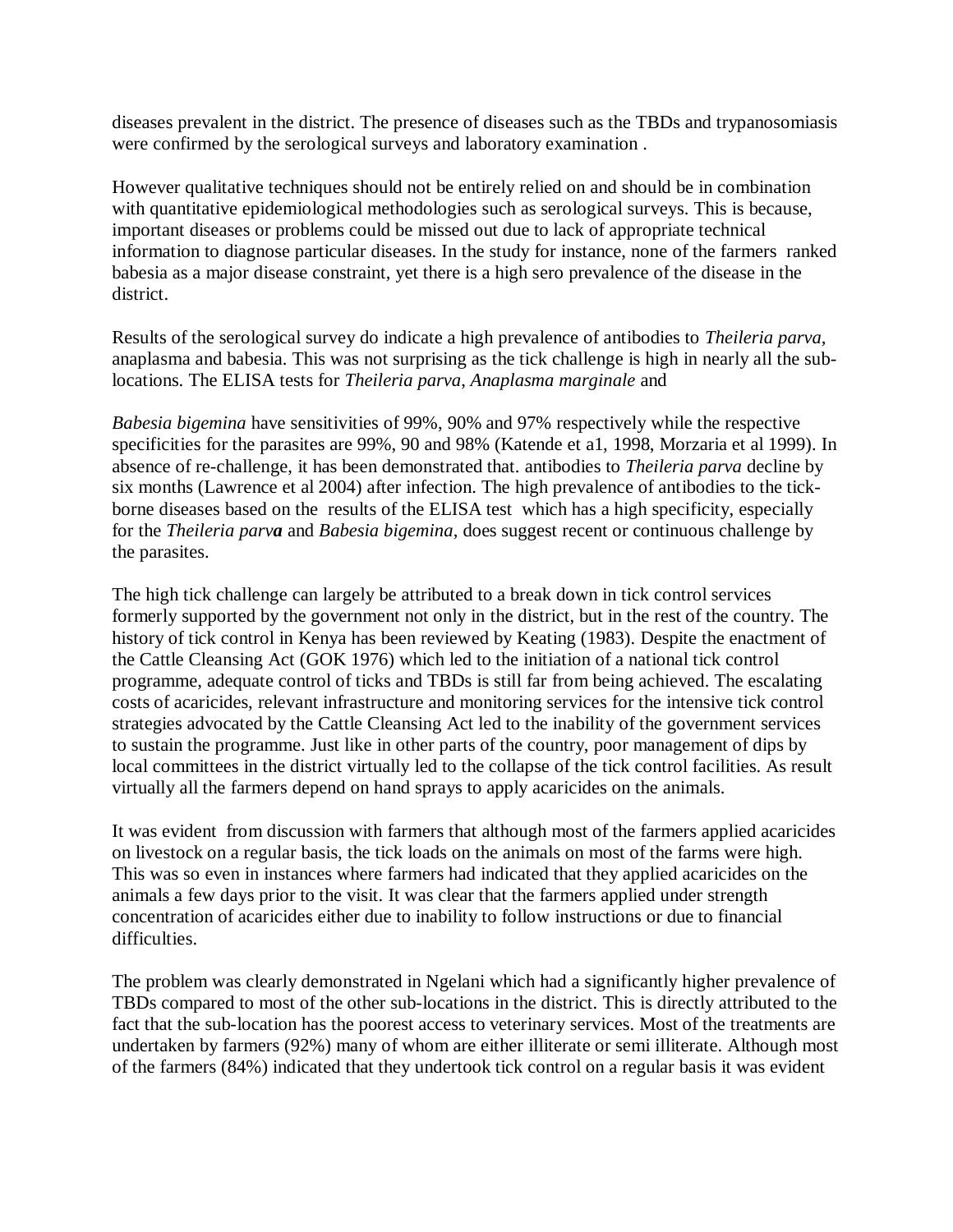few of the farmers applied the acarides as recommended as ticks could still be found attached on animals that had been sprayed as late as a day or two prior to the visit.

Improper application of acarides especially use of under strength acaricides could result in ticks developing widespread resistance to the acarides in the district and this needs to be investigated

Veterinary extension services are necessary to assist farmers to effectively apply the hand spray technique of tick control as it is not as reliable as dips. Farmers need to be trained on how to prepare the correct dilution of the acaricides and the predilection sites of the ticks where the spraying should be focused on the body of animals. Currently, there are inadequate veterinary extension services in the district to provide the farmers with the required technical information on tick control. This is especially so in sublocations that are relatively far from urban centres, such as Milani and Ngelani. Although, it is recognized that AHA or Para veterinary staff have an important role to play in the provision of veterinary services in the country, their scope of training requires intervention of services of qualified veterinarians on certain technical and policy issues.

Recent studies by Umali et al (1994), Otieno- Oruko (2000) and Mugunieri et al (2004) do indicate that Para veterinary staff and Community Based Animal Health Workers (CBAHW) can play a significant role in animal health delivery if appropriate policies are put in place to strengthen their activities. The studies found that Para veterinary staff and CABHW who were provided with basic training in animal health and entrepreneurial skills were successful in delivering animal health services particularly in marginal areas.

The relatively lower prevalence of babesia and anaplasma compared to ECF could be attributed to the higher abundance of the *Rhipicephalus appendiculatus,* the vector of *Theileria parva,* in all the sub-locations. Nevertheless, there appears to be endemic stability (Gitau 1998, Rubaire-Akiki et al 2004) for all the three TBDs. This is evident from the fact that only one clinical case of ECF was confirmed during the visits to the two hundred farms.

Besides in most of the sub-locations there appears to be continuous high tick challenge of the tick vectors through the year. Thus most of the young zebu calves on the farms are likely to be exposed to the TBDs and become immune to the TBDs by six months of age.

Endemic stability could explain why the farmers did not rank babesia as a constraint to livestock production yet the prevalence in half of the sub-locations where the survey was undertaken was 40% or more. The other explanation could be that the disease could not be diagnosed accurately due to lack of qualified veterinary personnel in most of the sub-locations.

From the results of the study, introduction of exotic breeds, which are highly susceptible to TBD, should be undertaken with caution. Farmers need to be made aware that introduction of exotic needs to be accompanied by intensive tick control to minimize the risk of the animals contracting TBDs.

## **References**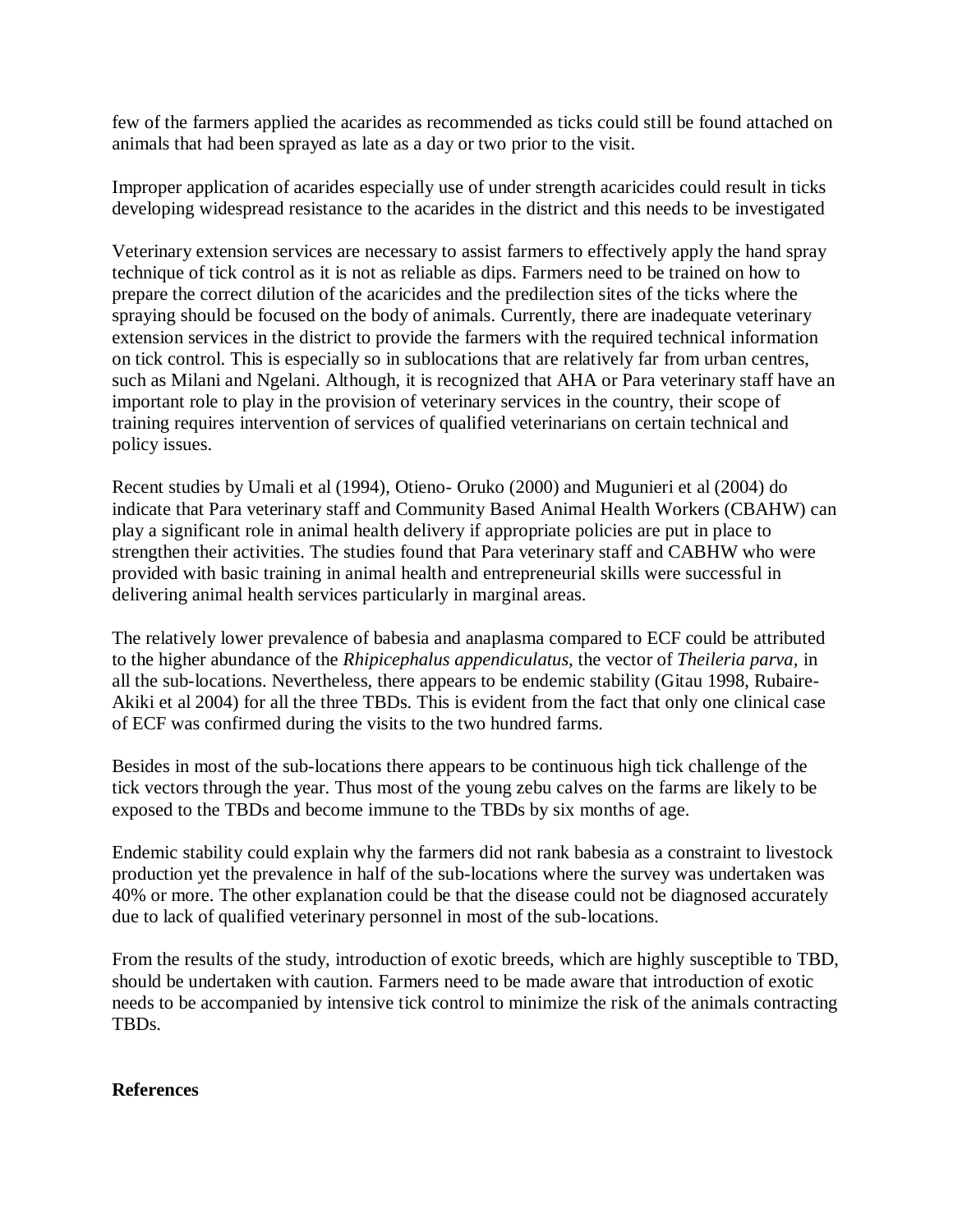**Catley A and Leyland T 2001** Community participation and the deliveryof veterinary services in Africa. Preventive Veterinary Medicine 1572: 1-19.

**Dolan T T 1991** Recent developments in the control of Anaplasmosis, Babesiosis and Cowdriosis. Proceedings of a workshop held at ILRAD, Nairobi Kenya  $13<sup>th</sup>$  to  $15<sup>th</sup>$  May 1991. Edited by Dolan T T. http://www.ilri.org/InfoServ/Webpub/Fulldocs/Abc/Abc.pdf

**Gitau G K 1998** A study of factors influencing endemic stability and instability to Theileriosis and babesiosis on dairy production in Muranga district, Kenya. Ph.d Thesis. University of Nairobi.

**Government of Kenya 1976** The Cattle Cleaning Act (Cap 358). Legal notice No.25. The Government printer, Nairobi.

**Katende J M, Morzaria S P, Toye P, Skilton R A, Nene V, Nkonge C and Musoke A J 1998** An enzymelinked immunosorbent assay for detection of *Theileria parva* anti bodies in cattle using a recombinant polymorphic immunodominant molecule. Parasitology Research 84: 408-416.

**Keating M 1983** Tick control by chemicals ixodicides in Kenya. A review,1912 to 1981. Tropical Animal Health and Production 15: 1-6.

**Kinuthia N R 2001** Climate and forecast information: the status needs and expectations among smallholder agropastoralists in Machakos district, Kenya. International Research Institute for Climate and Society Technical Report.

**Lawrence J.A, Perry B D, Williamson S M 2004** East Coast fever. In: Coetzer J A W and Tustin R C (editors) Infectious diseases of livestock Volume I Oxford University Press Southern Africa, Cape Town, pp 448-467.

**Maloo S H 1993** Epidemiological study of vector borne diseases with consequent development of preventive veterinary programmes for small holder dairy farms in coastal Kenya. PhD. Thesis, University of Glasgow, UK.

**Morzaria S P, Katende J, Musoke A, Nene V, Skilton R and Bishop R 1999** Development of sero-diagnostic and molecular tools for the control of tick borne pathogens of cattle in Africa. Parasitologia 41: (Supplement) 73-80.

**Mugunieri G L, Omiti J and Irungu P 2004** Integrating community based animal health care into the formal veterinary service delivery system in Kenya. Agrekon 43 (1): 89-98.

**Mukhebi A W 1985** Identification and ranking of production constraints in agro pastoral systems of Machakos District in Kenya. Small Ruminant Collaborative Research Support Project (CRSP) Annual Report 1985.

**Muraguri R.G 2000** Epidemiological and Financial Impact of Vector-Borne Diseases on Productivity of Small Holder Cattle in Coastal Lowlands of Kenya. PhD Thesis. University of Reading, England.

**Ngumi P N, Rumberia R M, Williamson SM, Sumption K J, Lesan A C and Kariuki, D P 1997** Isolation of the causative agent of heartwater (*Erlichia ruminantium*) from three *Amblyomma* species in eight districts of Kenya. The Veterinary Record 140: 13-16.

**Nielsen K, Smith P, Gall D, de Eshaide S T, Wagner G and Dajer A 1996** Development and validation of an indirect enzyme immunoassay for detection of antibody to *Anaplasma marginale* in bovine sera. Preventive Veterinary Medicine 67 (3-4): 133-142

**Norval R A I, Perry B D and Young A S 1992** The epidemiology of Theileriosis in Africa. Academic Press, London.

**Otieno-Oruko L O, Upton M and Mcleod A 2000** Restructuring of animal health services in Kenya: Constraints, prospects and options. Development Policy Review 18:123-138.